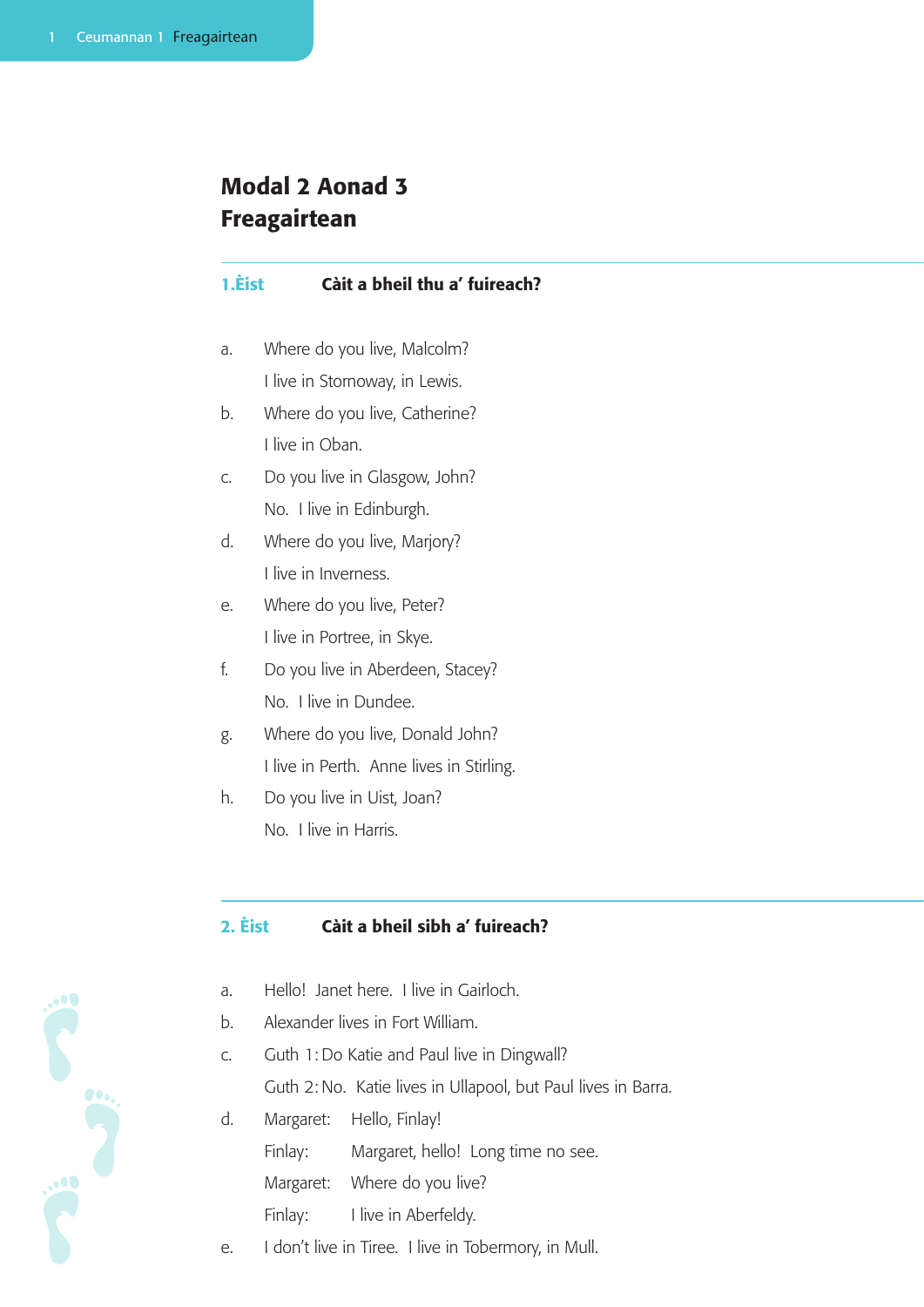- f. Guth 1: Does Ruairidh live in Ardnamurchan? Guth 2: No. He lives in Alness.
- g. Do you live in Golspie? No. I live in Tain.

#### 4. Èist Ann an Glaschu

| Cò?           | Aois? | <b>Càite?</b> |
|---------------|-------|---------------|
| 1. Janet      | 13    | Lewis         |
| 2. David      | 15    | Oban          |
| 3. John       | 11    | Glasgow       |
| 4. Karen      | 16    | Fort William  |
| 5. Mark       | 17    | Mallaig       |
| 6. Anne-marie | 14    | Dundee        |

#### 6. Leugh Ann an Uibhist

- a. Hi! What's doing? I'm Roderick. I'm 13 and I live in Uist.
- b. Hello! My name is Colin and I live in Barra. I'm 10.
- c. I'm Carol. I'm 16 and I live in Stirling.
- d. Hi! How are you? I'm Donna and I'm 12. I live in Aberdeen.
- e. Good morning! I'm Donald and I live in Orkney. Where do you live?

# 8. Èist Tha e brèagha

- a. I live in Aberdeen. It's not small, it's big.
- b. I live in Harris. Harris is nice.
- c. I live in Glasgow. Glasgow is busy.
- d. I live in Plockton. Plockton is beautiful.
- e. I live in Perth. Perth is quite nice.

rie die

f. I live in Fort William. Fort William isn't big but it isn't small.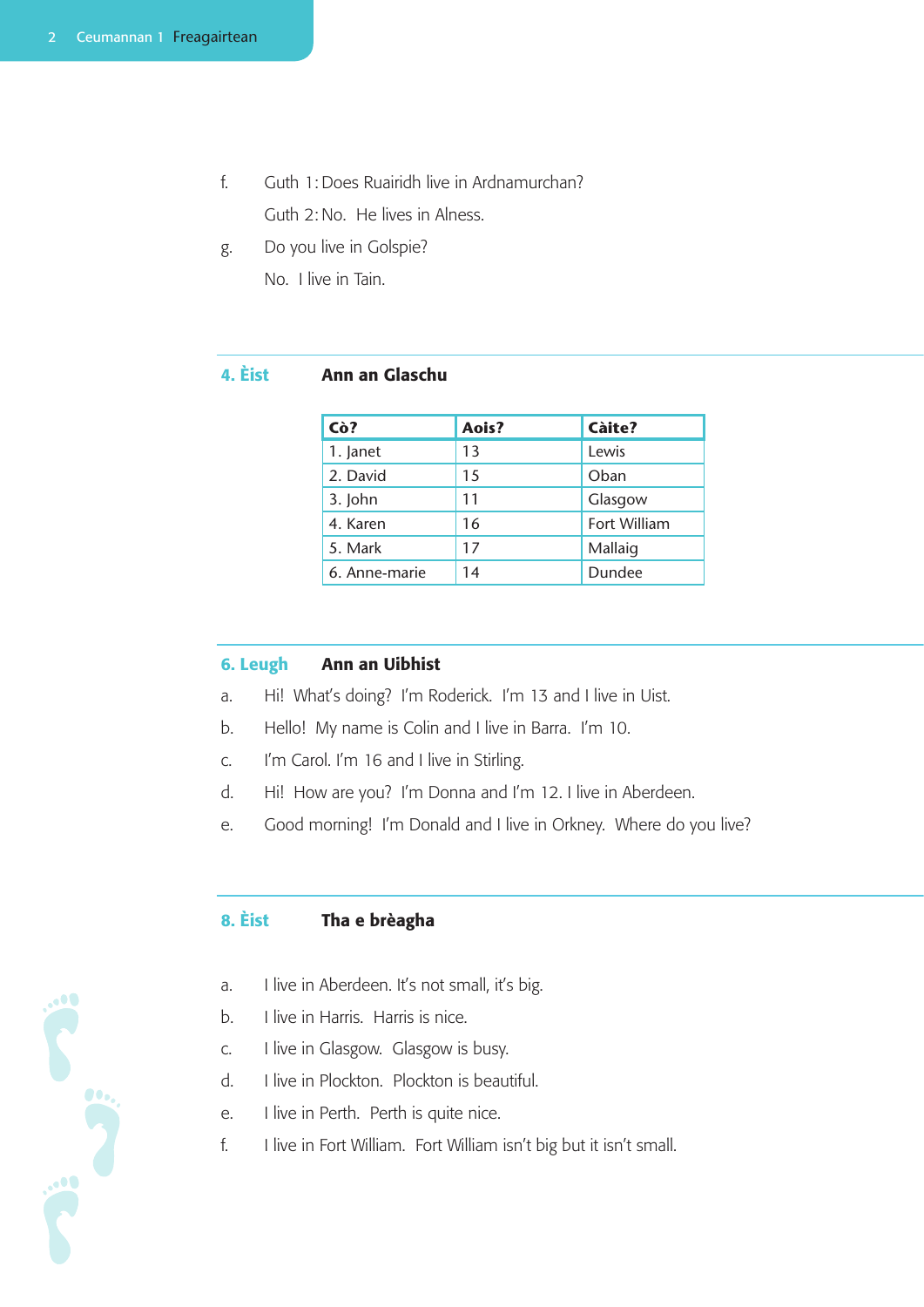Service Supply

## 9. Èist agus sgrìobh Tha e snog

| Ainm/Name    |              | Àite/Place   Cò ris a tha e coltach?/<br><b>What's it like?</b> |
|--------------|--------------|-----------------------------------------------------------------|
| a. Alexander | Edinburgh    | Big and busy                                                    |
| b. Diane     | Mull         | Small and interesting                                           |
| c. Christine | Skye         | Really beautiful                                                |
| d. Paul      | Stirling     | It's not small, it's big                                        |
| e. Fionnlagh | <b>Barra</b> | Friendly and quiet                                              |

#### 11. Sgrìobh Uabhasach mòr

Tha Niall a' fuireach ann am Port Rìgh. Tha e gu math beag agus snog. Tha Calum a' fuireach anns na Hearadh. Tha e sàmhach agus brèagha. Tha Eilidh a' fuireach ann an Uibhist. Tha e beag agus càirdeil. Tha Cairistìona a' fuireach ann an Sruighlea. Tha e uabhasach mòr. Tha Anndra a' fuireach anns an Òban. Tha e beag, ach inntinneach. Tha Barabal a' fuireach ann an Dùn Dèagh. Tha e mòr agus trang.

## 13. Èist Bailtean agus Eileanan

- a. I live in Wick. Wick is in the north of Scotland.
- b. I live in Glasgow. Glasgow is in the south of Scotland.
- c. I live in Tiree. Tiree is on the west side of Scotland.
- d. I live in Aberdeen. Aberdeen is on the east side of Scotland

#### 14. Leugh Taobh siar/taobh sear

- a. Tha Sìne a' fuireach air taobh sear na h-Alba.
- b. Tha Cailean a' fuireach ann am baile beag.
- c. Tha Niall a' fuireach faisg air Dòmhnall.
- d. Tha Diana a' fuireach air eilean faisg air an Òban.
- e. Tha Anna a' fuireach ann an ceann a deas na h-Alba.
- f. Tha Ceit a' fuireach faisg air an Eilean Sgitheanach.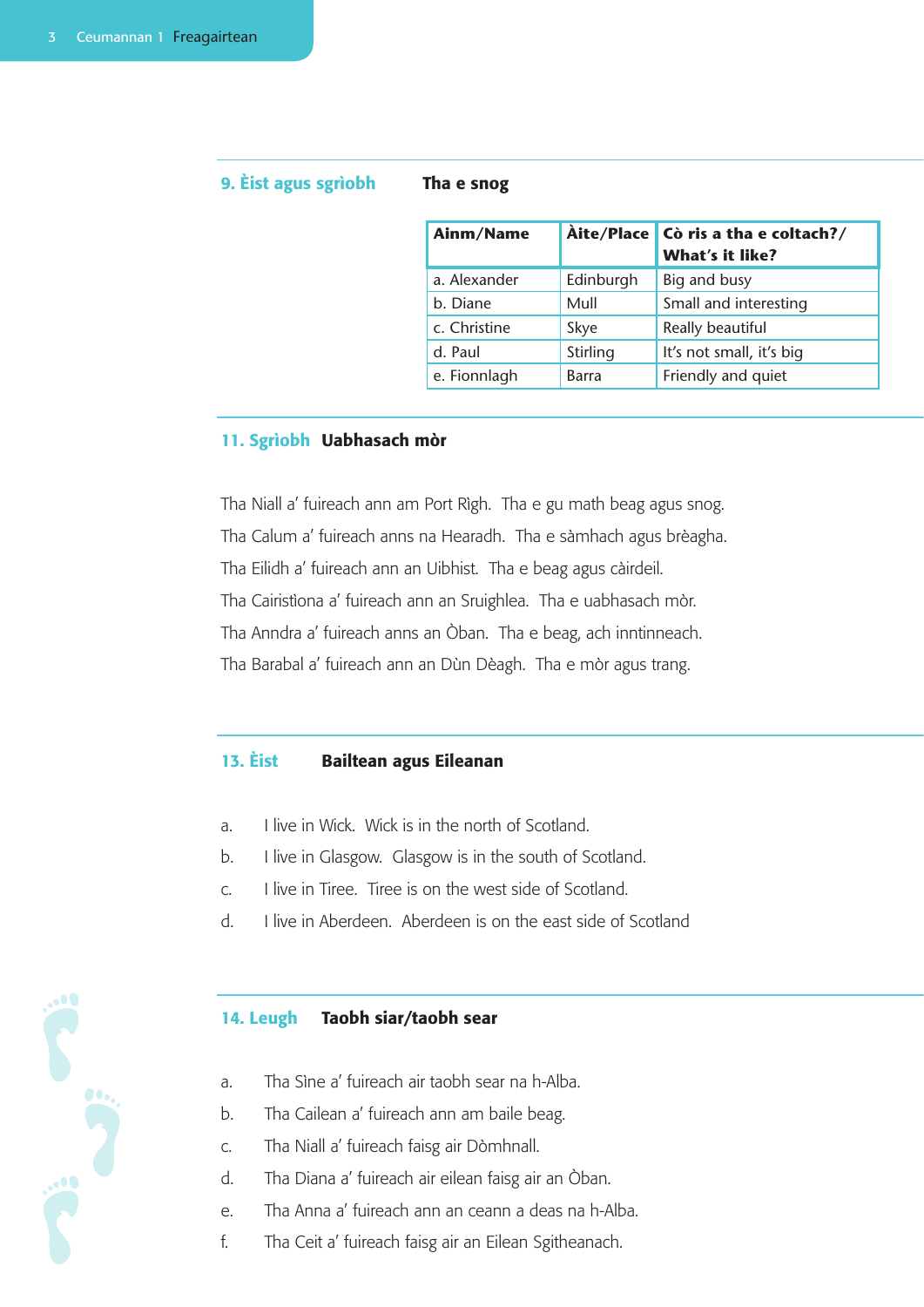## 15. Leugh Cairt-puist

- a. He's fine
- b. Lewis.
- c. beautiful
- d. Stornoway
- e. in the centre/middle
- f. not busy, quite interesting and very quiet
- g. cold
- h. a girl her name is NicLeòid
- i. Inverness
- j. Monday 12 July

## Sùil air ais 1Sgrìobh Càit a bheil thu?

- 1. Dùn Èideann
- 2. An t-Eilean Sgitheanach
- 3. Sruighlea
- 4. An Gearasdan
- 5. Obar Dheathain
- 6. Steòrnabhagh
- 7. Dùn Dèagh
- 8. Inbhir Nis
- 9. Glaschu
- 10. Peairt

|  | Sùil air ais 2 Farpais Cheist |                                                    |  |  |
|--|-------------------------------|----------------------------------------------------|--|--|
|  |                               | 1. b 2. c 3. b 4. d 5. c 6. d 7. a 8. c 9. c 10. b |  |  |

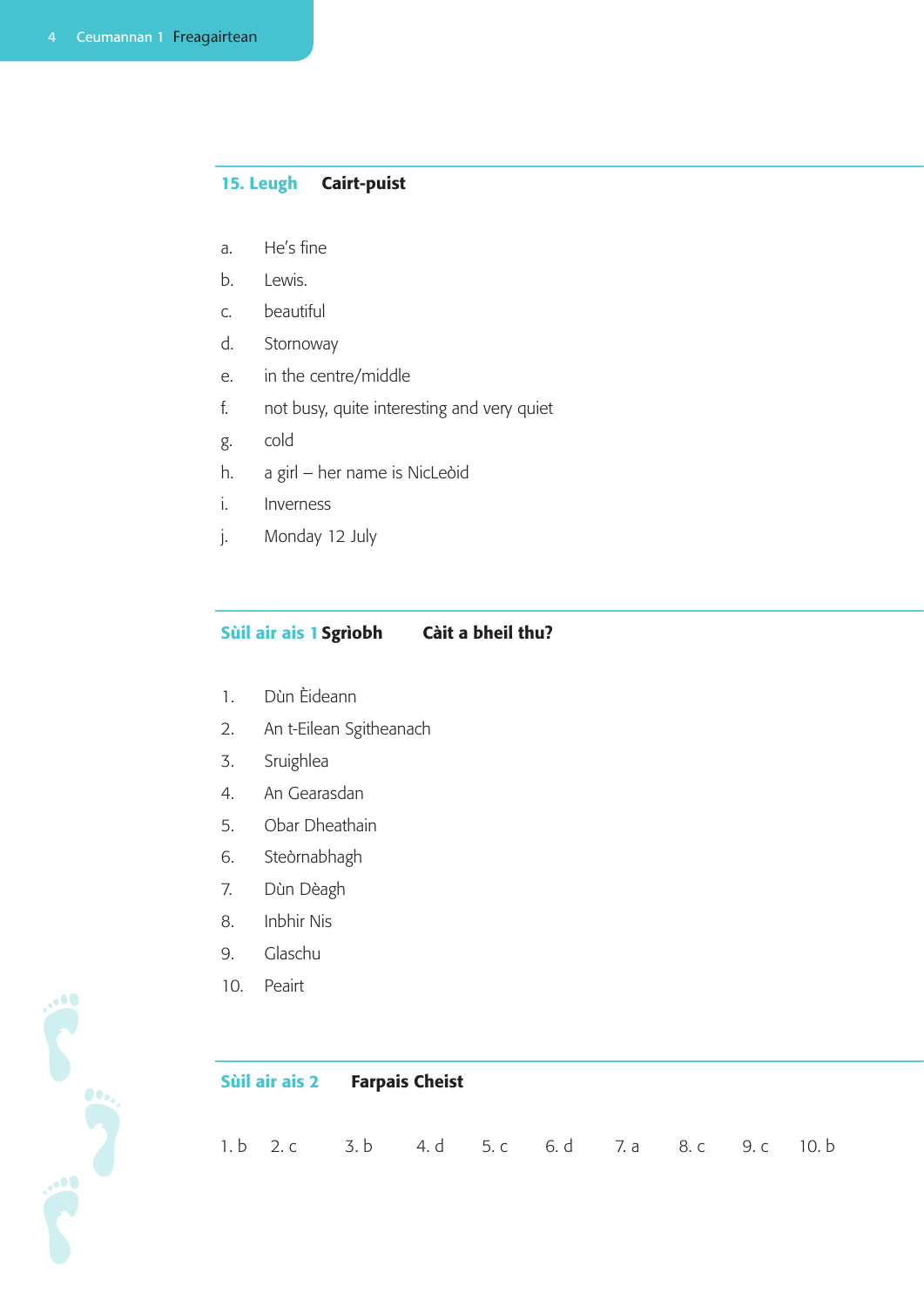#### Sùil air ais 3 Dè tha ceàrr?

- 1. Leòdhas it's an island, the others are towns.
- 2. Leth-cheud it comes from the traditional counting system, the others are from the new system.
- 3. Aon it's a number the others are people's names.
- 4. Dùn Dèagh it's a city the others are questions.
- 5. Bithibh sàmhach it's the polite/plural form the others are in the singular.

|             | Ainm/Name             | Aois?<br>Age | Càit a bheil e/<br>i a' fuireach?/<br>Where he/she<br>lives? | Cò ris a tha the<br>coltach?/What is<br>it like? |
|-------------|-----------------------|--------------|--------------------------------------------------------------|--------------------------------------------------|
| a.          | <b>Martin MacLeod</b> | 51           | Glasgow                                                      | Big and busy                                     |
| b.          | Rachel Murray         | 69           | <b>Uist</b>                                                  | Beautiful and quiet                              |
| $C_{\star}$ | Calum MacDonald       | 17           | Dingwall                                                     | Near Inverness                                   |
| d.          | Janet Stewart         | 28           | Islay                                                        | On the west side of<br>Scotland                  |
| e.          | Donald Campbell       | 30           | Aberdeen                                                     | On the east side of<br>Scotland                  |
| f.          | <b>Peter Ross</b>     | 74           | Skye                                                         | Very nice and<br>friendly                        |

#### Sùil air ais 4 Air an TBh

#### Sùil air ais 5 Sùil na Gàidhlig

- 1. Seo Màiri. Tha i fichead 's a còig agus tha i a' fuireach ann am Barraigh.
- 2. Seo Iain. Tha e sia-deug agus tha e a' fuireach ann an Uibhist.
- 3. Seo Raonaid. Tha i caogad 's a h-ochd agus tha i a' fuireach ann an Dùn Dèagh.
- 4. Seo Ruairidh. Tha e dhà-dheug agus tha e a' fuireach ann am Port Rìgh.
- 5. Seo Calum. Tha e trithead agus tha e a' fuireach ann an Sruighlea.
- 6. Seo Alasdair. Tha e ceathrad 's a trì agus tha e a' fuireach ann an Glaschu.
- 7. Seo Seònaid. Tha i seachd-deug agus tha i a' fuireach ann an Dùn Èideann.
- 8. Seo Màrtainn. Tha e trithead 's a dhà agus tha e a' fuireach ann an Obar Dheathain.
- 9. Seo Eilidh. Tha i fichead 's a ceithir agus tha i a' fuireach ann an Inbhir Nis.